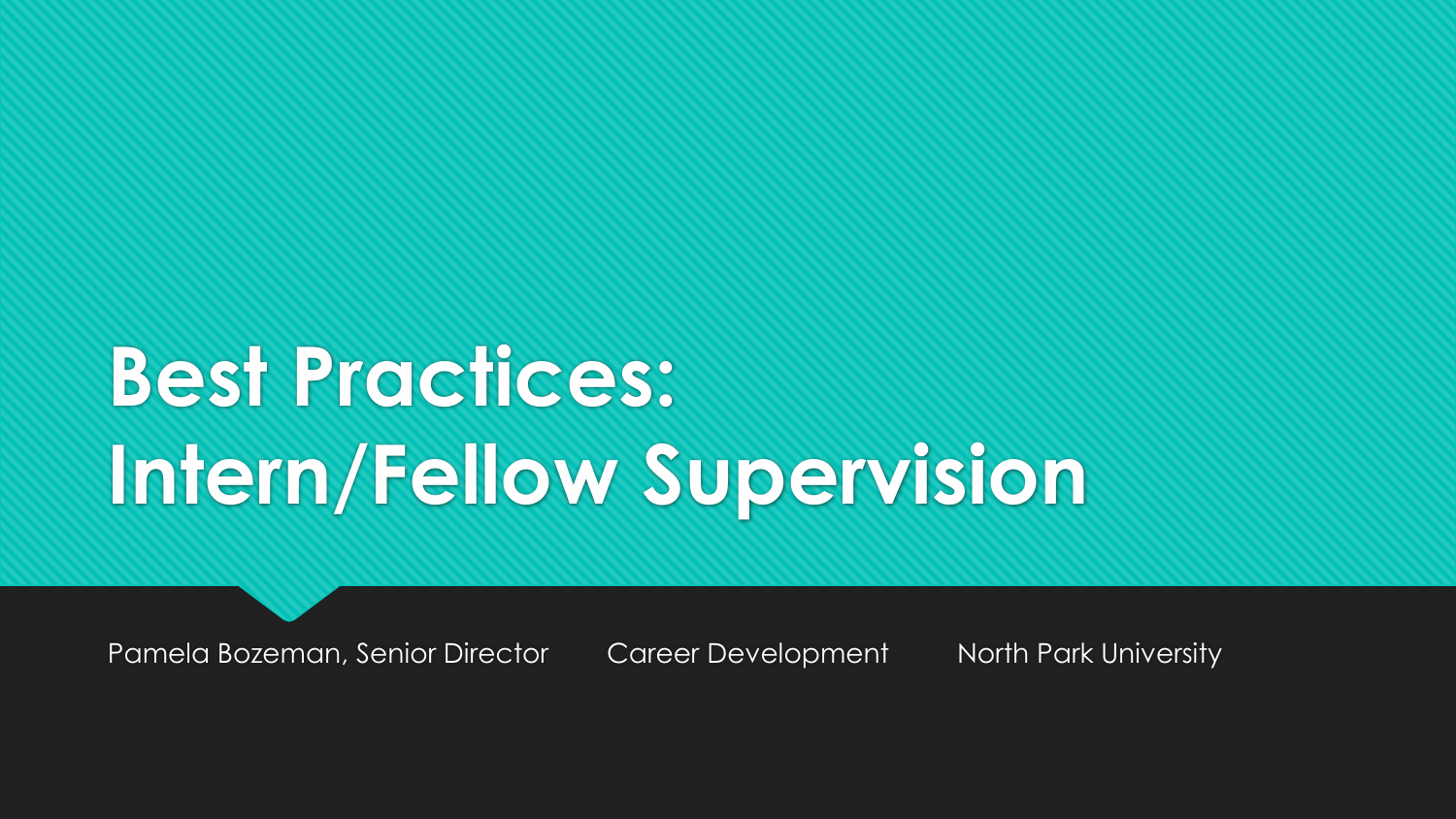# **Roles of the Supervisor**

- **Educator**, when interns/fellows are new
	- Myth buster: at some point they must know enough to move forward
- **Sponsor**, to support career advancement for talented interns/fellows
	- Myth buster: young leadership is messy, but necessary (health analogy)
- **Coach**, to explain, encourage and correct
	- Different than education, assumes a more equal and respectful posture
- **Counsel**, to provide positive support when problems negatively impact performance
	- Myth buster: this is a very limited role, and can be negative
- **Director**, when performance problems persist
	- Myth buster: this is not where we start!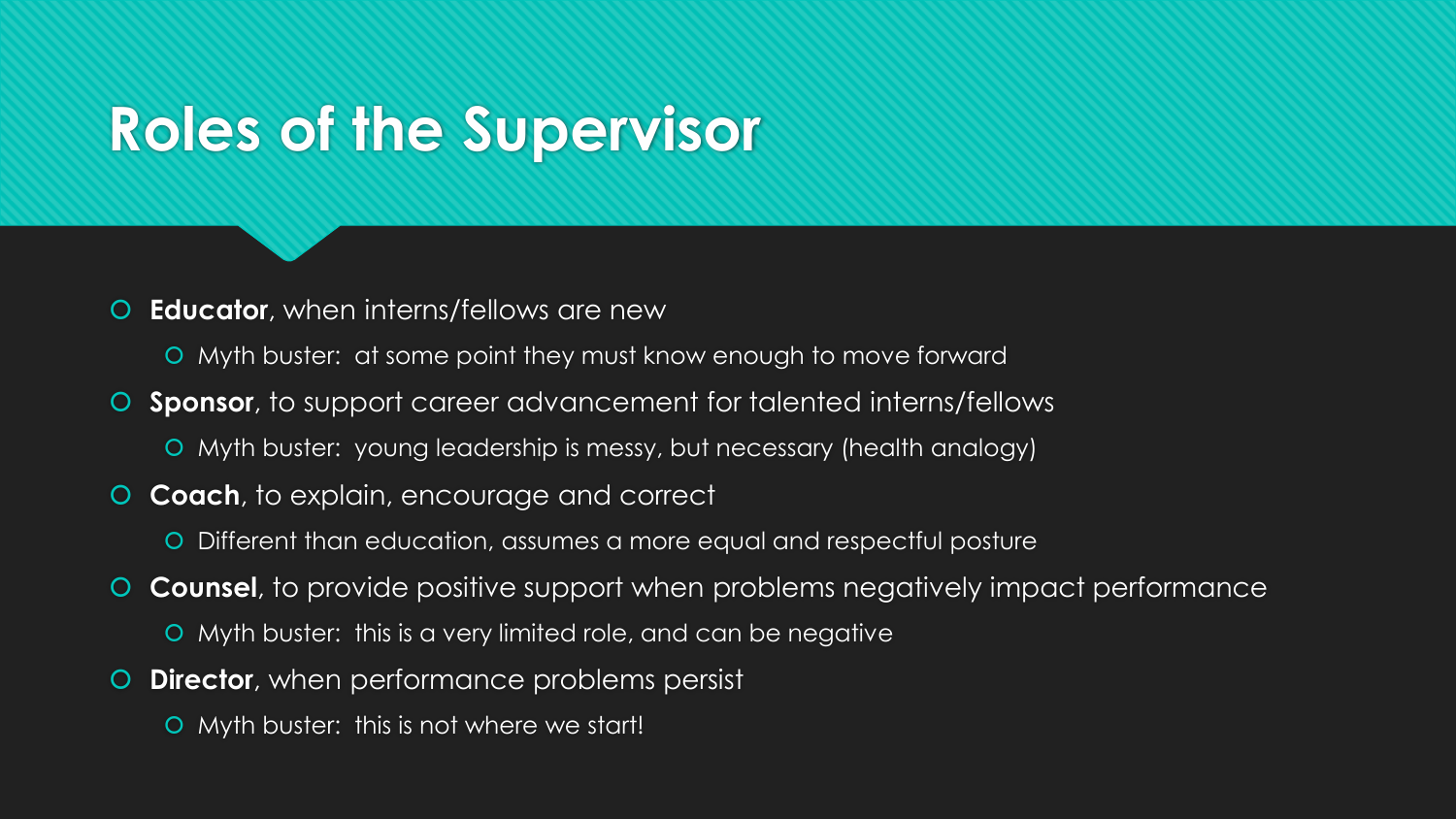**Interns are an investment…not replacement staff. Hire with care.**

 *"The single biggest way to impact an organization is to focus on*  leadership development. There is almost no limit to the potential of *an organization that recruits good people, raises them up as leaders and continually develops them."* — John C Maxwell: The 17th Irrefutable Laws of Teamwork (2001, 185)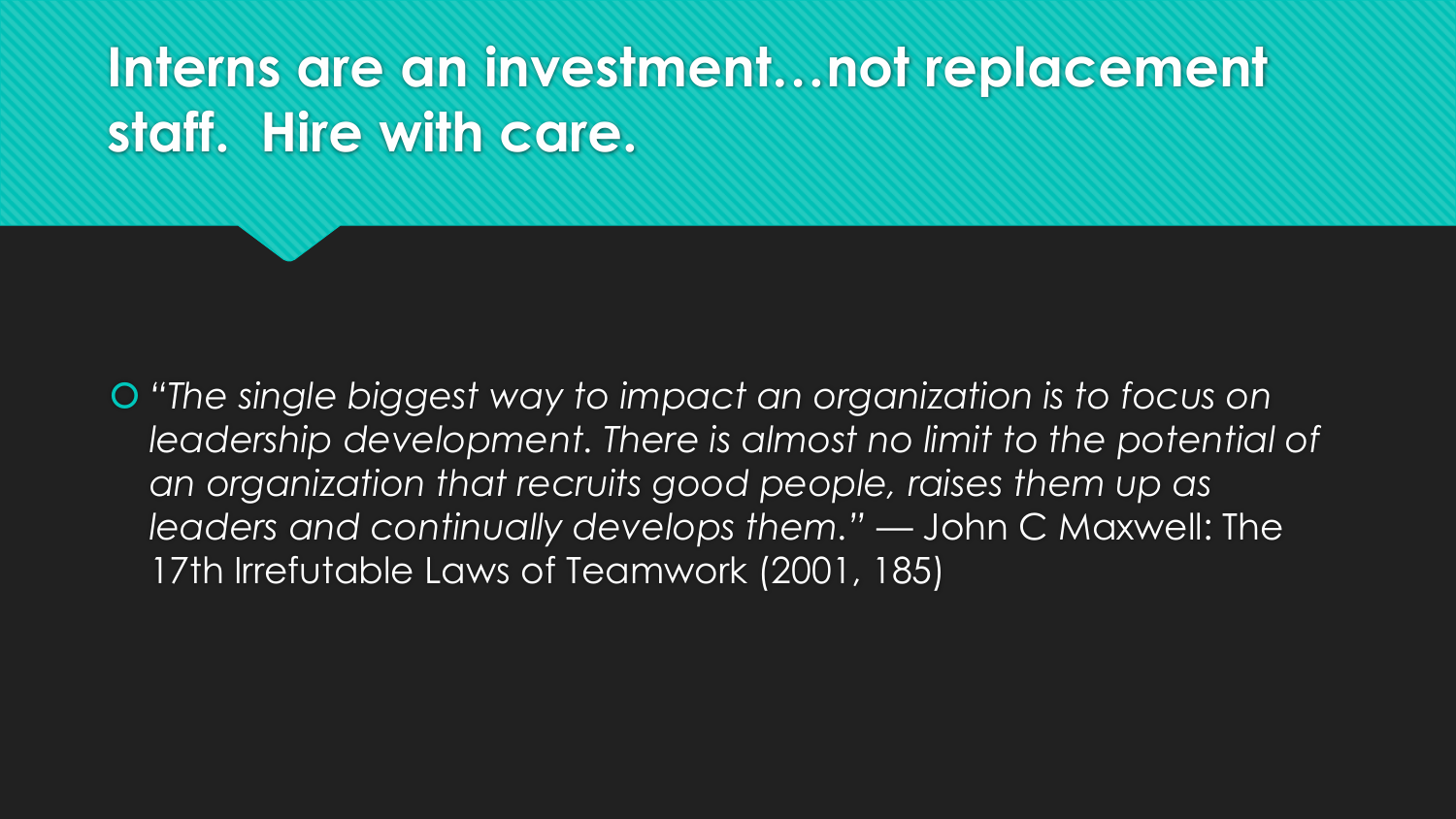# **Who's interning in your office today?**

#### O PWC says Millennials are:

- Loyalty-lite
- Have compromised in the changing markets
- **O** Interested in diversity
- O Strive for work/life balance
- O Technology savvy
- Want to move faster up the ladder
- Attached more to brand than corporate responsibility
- **O** Suffer from wanderlust
- Experience real or perceived generational tension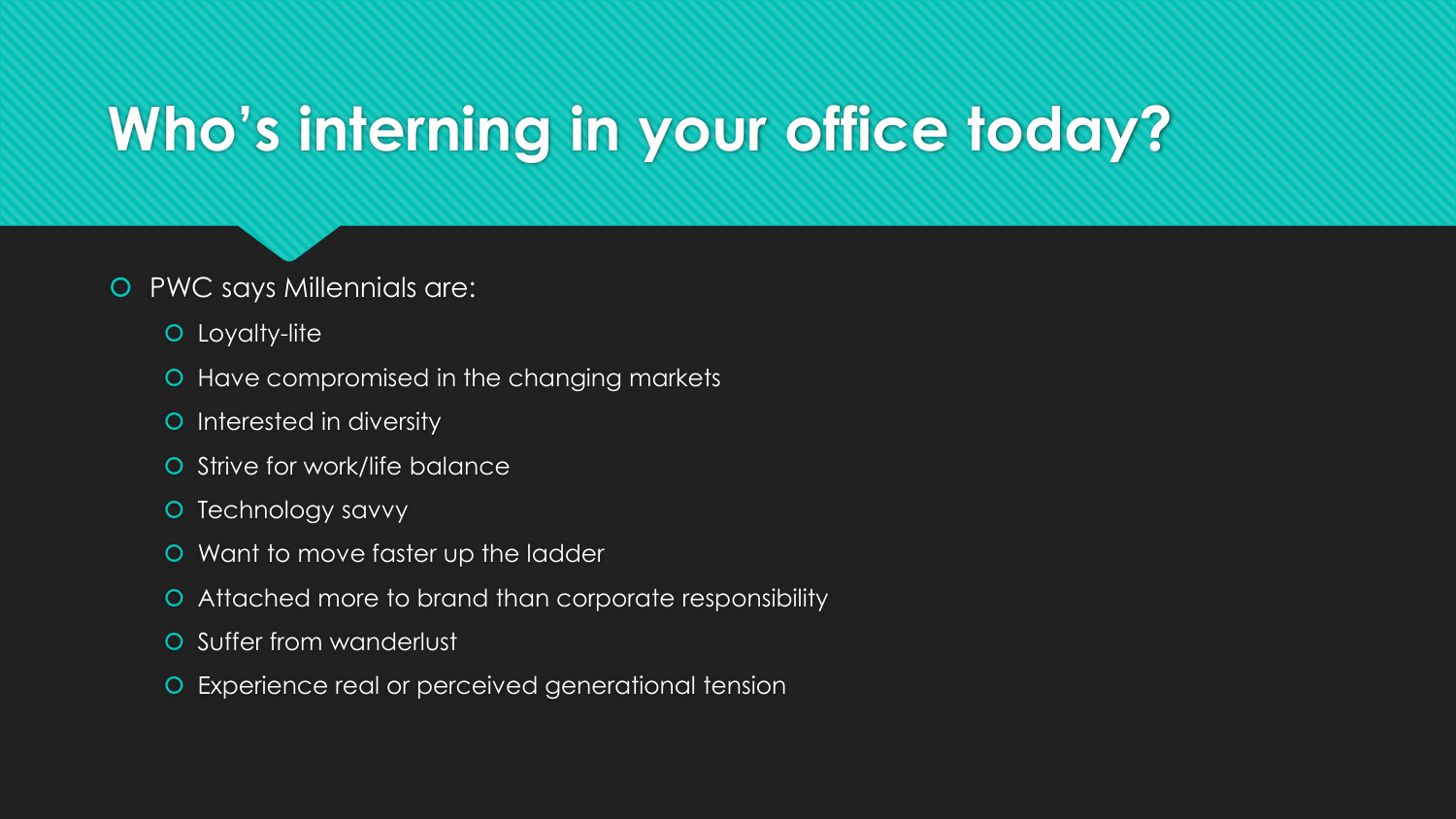### **As Compared to Other Generations**

| PERSONAL AND LIFESTYLE CHARACTERISTICS BY GENERATION |                                                                        |                                      |                                               |                                                              |
|------------------------------------------------------|------------------------------------------------------------------------|--------------------------------------|-----------------------------------------------|--------------------------------------------------------------|
|                                                      | Veterans<br>(1922–1945)                                                | Baby Boomers<br>(1946–1964)          | Generation X<br>(1965–1980)                   | <b>Generation Y</b><br>(1981–2000)                           |
| <b>Core Values</b>                                   | <b>Respect for authority</b><br><b>Conformers</b><br><b>Discipline</b> | <b>Optimism</b><br>Involvement       | Skepticism<br><b>Fun</b><br>Informality       | <b>Realism</b><br>Confidence<br><b>Extreme fun</b><br>Social |
| Family                                               | Traditional<br>Nuclear                                                 | <b>Disintegrating</b>                | Latch-key kids                                | <b>Merged families</b>                                       |
| <b>Education</b>                                     | A dream                                                                | A birthright                         | A way to get<br>there                         | An incredible<br>expense                                     |
| <b>Communication</b><br><b>Madia</b>                 | Rotary phones<br>One-on-one<br>Write a memo                            | Touch-tone phones<br>Call me anytime | <b>Cell phones</b><br>Call me only at<br>work | Internet<br><b>Picture phones</b><br>E-mail                  |
| <b>Dealing with</b><br>Money                         | Put it away<br>Pay cash                                                | Buy now, pay later                   | Cautious<br>Conservative<br>Save, save, save  | Earn to spend                                                |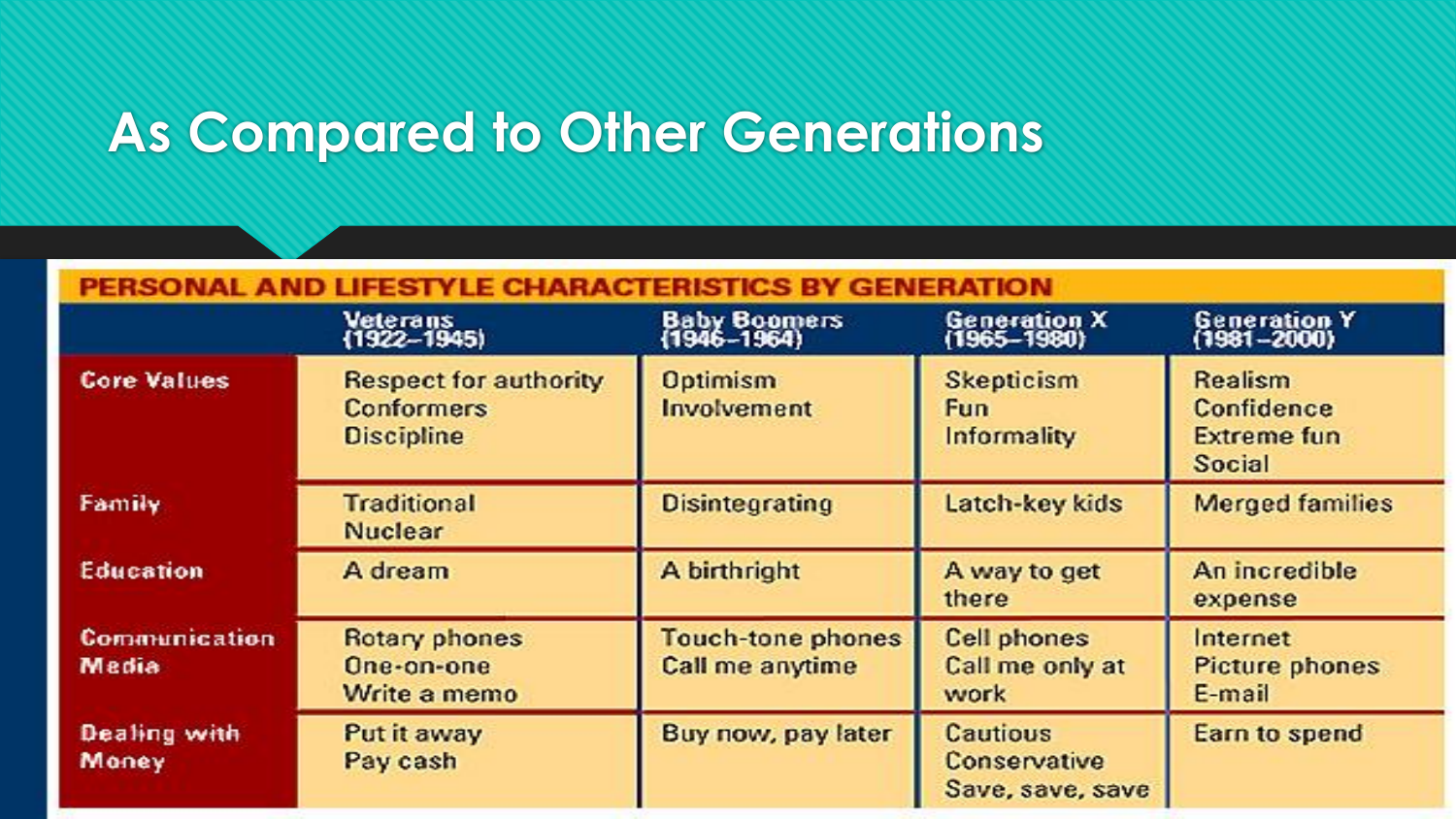## **Successful Intern/Fellows Sites**

 Clearly define roles and responsibilities, with measurable outcomes Provide the job description, evaluation form, and the organizational chart at the same time

- Invite interns to join and build performance cultures
	- Include them in the toughest part of the work
- Customize the on-boarding process
	- **O** Create cross-training opportunities whenever possible
- **O** Cultivate and implement leadership
	- Risk a day to let them make some mistakes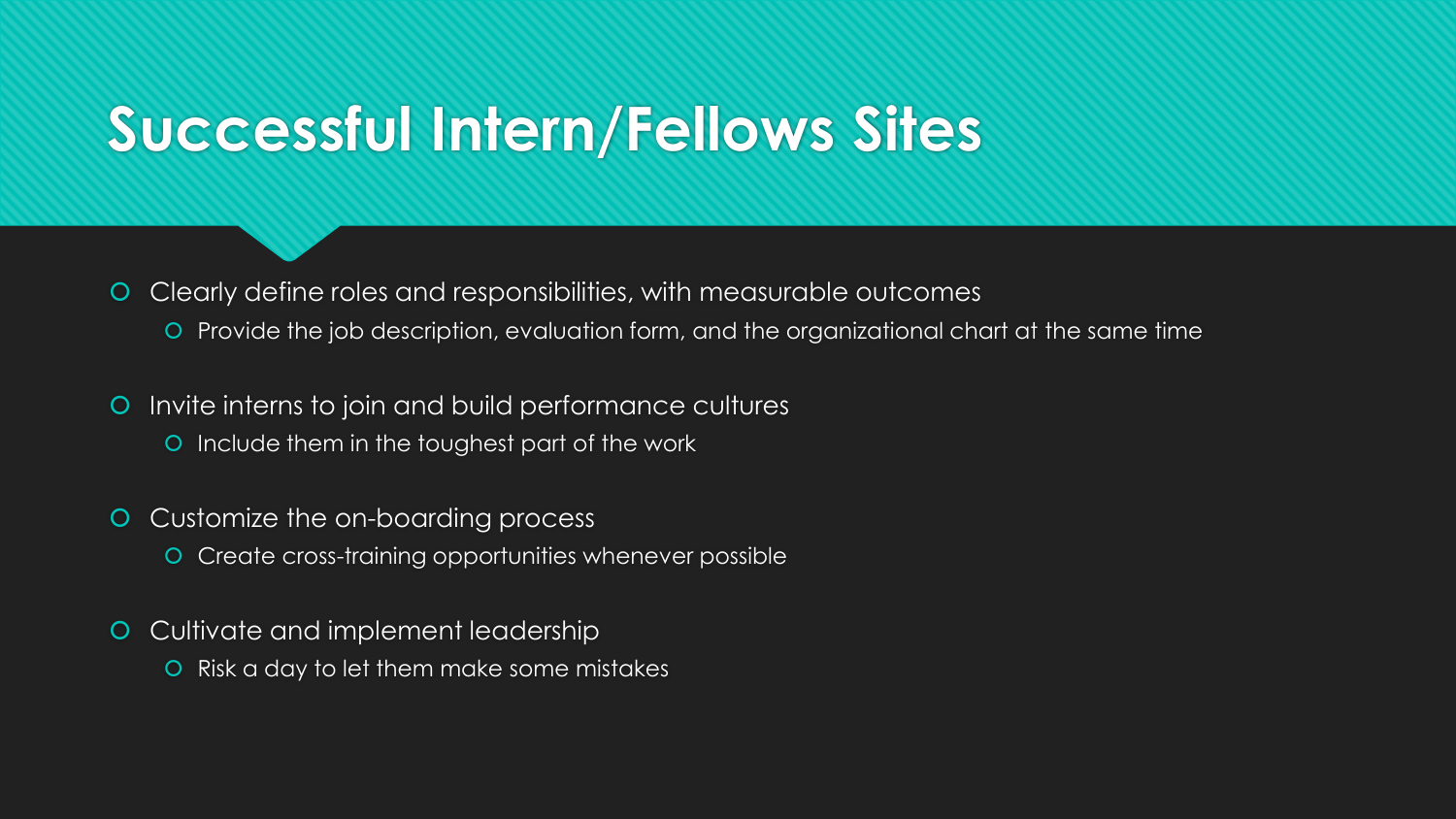#### **"Gen Y" Interns: 7 Reasons Why They Are Good Hires**

- **O Tech-savvy**, data-gathering
- **Cost-effective,** less motivated by money
- **Team players,** "The We Generation"
- **Acceptance seeking**
- **Self-expressive**
- **Conscious of the competition**
- **Current**

http://www.internships.com/employer/resources/recruit/whygen-y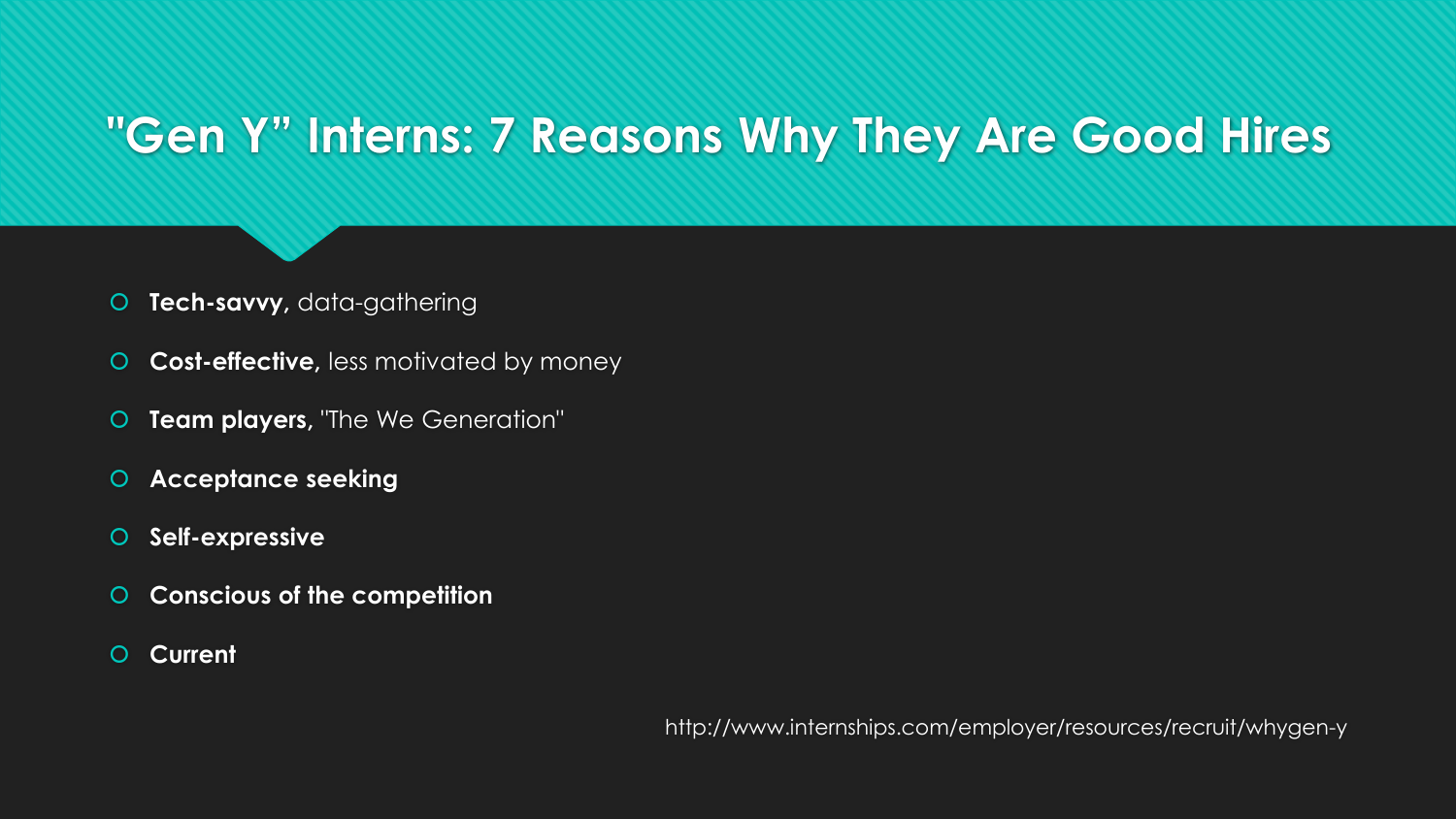# **Successful Intern/Fellows Supervisors**

- Dedicate consistent time to your hire to coach and acknowledge performance
- **O** Practice active listening skills, to learn and model
- **O** Hire to compliment your own talents, not mirror them
- Create a reciprocal learning environment, and be open to something new